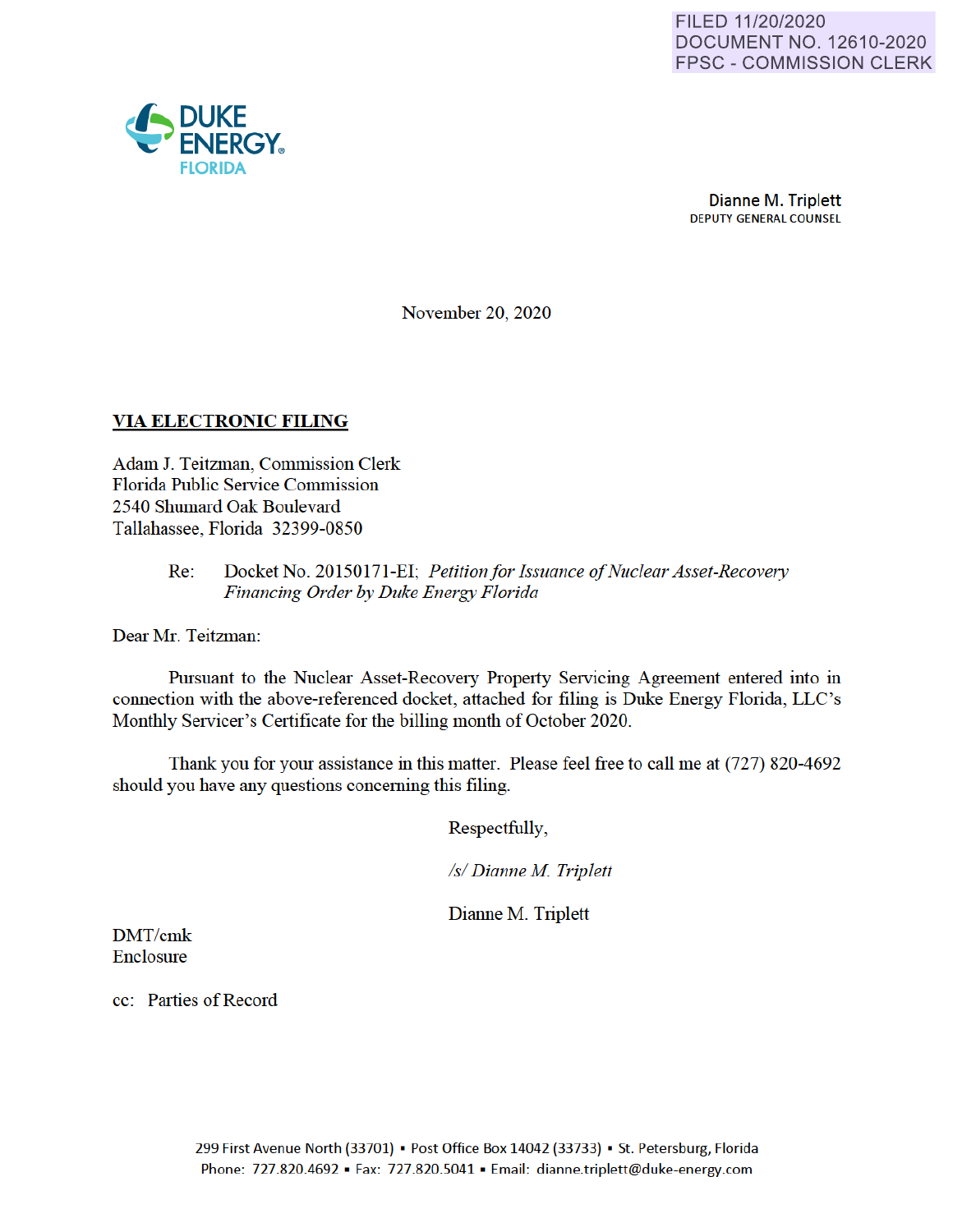## **CERTIFICATE OF SERVICE**

I HEREBY CERTIFY that a true and correct copy of the foregoing has been furnished via electronic mail to the following this 20<sup>th</sup> day of November, 2020.

| $\sqrt{s}$ Dianne M. Triplett               |                                   |  |
|---------------------------------------------|-----------------------------------|--|
|                                             | Attorney                          |  |
|                                             |                                   |  |
| Theresa Tan                                 | C. Rehwinkel / J. Kelly           |  |
| Office of the General Counsel               | Office of Public Counsel          |  |
| <b>Florida Public Service Commission</b>    | c/o The Florida Legislature       |  |
| 2540 Shumard Oak Blvd.                      | 111 West Madison Street, Room 812 |  |
| Tallahassee, FL 32399-0850                  | Tallahassee, FL 32399-1400        |  |
| ltan@psc.state.fl.us                        | kelly.jr@leg.state.fl.us          |  |
|                                             | rehwinkel.charles@leg.state.fl.us |  |
| Jon C. Moyle, Jr. / Karen A. Putnal         |                                   |  |
| 118 North Gadsden Street                    | James W. Brew                     |  |
| Tallahassee, FL 32301                       | 1025 Thomas Jefferson Street, NW  |  |
| jmoyle@moylelaw.com                         | Eighth Floor, West Tower          |  |
| kputnal@moylelaw.com                        | Washington, DC 20007-5201         |  |
|                                             | jbrew@smxblaw.com                 |  |
| Robert Scheffel Wright / John T. LaVia, III |                                   |  |
| 1300 Thomaswood Drive                       |                                   |  |
| Tallahassee, FL 32308                       |                                   |  |
| schef@gbwlegal.com                          |                                   |  |
| jlavia@gbwlegal.com                         |                                   |  |
|                                             |                                   |  |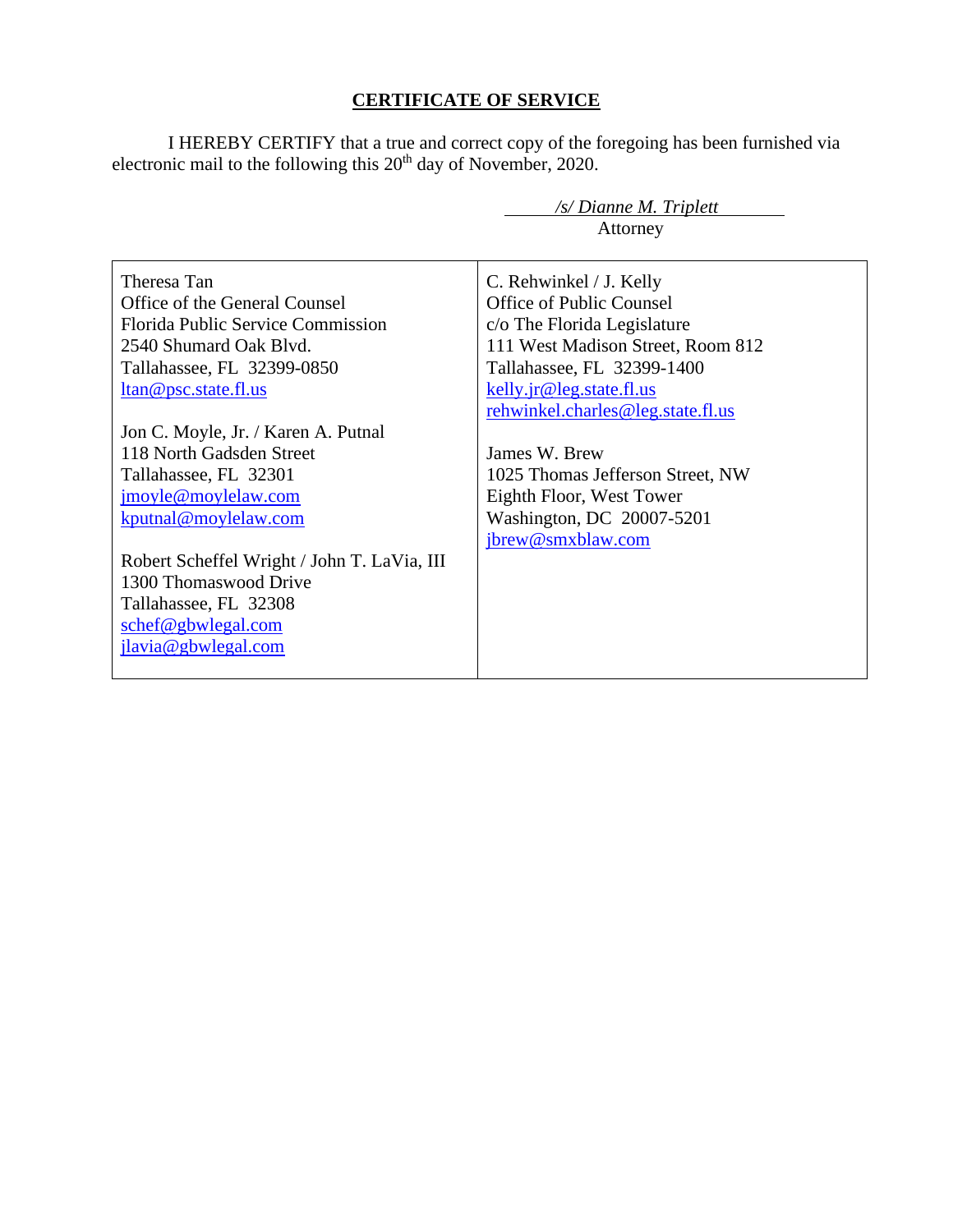# **MONTHLY SERVICER'S CERTIFICATE**

### **DUKE ENERGY FLORIDA PROJECT FINANCE, LLC**

#### **\$1,294,290,000 Series A Senior Secured Nuclear Asset‐Recovery Bonds**

Pursuant to SECTION 3.01(b) of the Nuclear Asset‐Recovery Property Servicing Agreement dated as of June 22, 2016 by and between Duke Energy Florida, Inc., as Servicer, and Duke Energy Florida Project Finance, LLC, as Issuer (the "Servicing Agreement"), the Servicer does hereby certify as follows:

Capitalized terms used but not defined in this Monthly Servicer's Certificate have their respective meanings as set forth in the Servicing Agreement. References herein to certain sections and subsections are references to the respective sections or subsections of the Servicing Agreement.

Current BILLING MONTH: October 2020

#### Current BILLING MONTH: 9/29/2020 ‐ 10/27/2020

| Standard Billing for prior BILLING MONTH: September 2020       |                  |       |
|----------------------------------------------------------------|------------------|-------|
| <b>Residential Total Billed</b>                                | 306,918,627      |       |
| Residential NUCLEAR ASSET-RECOVERY CHARGE ("NARC") Billed      | 5,549,237        | 1.81% |
| <b>General Service Non-Demand Total Billed</b>                 | 30,237,426       |       |
| General Service Non-Demand NARC Billed                         | 549,615          | 1.82% |
| <b>General Service Billed</b>                                  | 1,538,670        |       |
| <b>General Service NARC Billed</b>                             | 26,239           | 1.71% |
| <b>General Service Demand Total Billed</b>                     | 114,399,683      |       |
| <b>General Service Demand NARC Billed</b>                      | 2,365,791        | 2.07% |
| Curtailable Total Billed                                       | 623,337          |       |
| Curtailable NARC Billed                                        | 10,041           | 1.61% |
| Interruptible Total Billed                                     | 11,901,277       |       |
| Interruptible NARC Billed                                      | 346,465          | 2.91% |
| <b>Lighting Total Billed</b>                                   | 2,062,210        |       |
| <b>Lighting NARC Billed</b>                                    | 9,009            | 0.44% |
| YTD Net Write-offs as a % of Total Billed Revenue (see Note 1) |                  |       |
| Non-Residential Class Customer Write-offs                      |                  |       |
| <b>Residential Class Customer Write-offs</b>                   |                  |       |
| <b>Total Write-offs</b>                                        | 0.207%           |       |
| Aggregate NARC Collections (see Note 2)                        |                  |       |
| <b>Total NARC Remitted for Current BILLING MONTH</b>           |                  |       |
| <b>Residential NARC Collected</b>                              | \$<br>5,455,292  |       |
| <b>General Service Non-Demand NARC Collected</b>               | 540,654          |       |
| <b>General Service NARC Collected</b>                          | 26,119           |       |
| <b>General Service Demand NARC Collected</b>                   | 2,325,421        |       |
| <b>Curtailable NARC Collected</b>                              | 9,576            |       |
| Interruptible NARC Collected                                   | 340,412          |       |
| <b>Lighting NARC Collected</b>                                 | 8,706            |       |
| <b>Sub-Total of NARC Collected</b>                             | \$.<br>8,706,180 |       |
| <b>Total Current NARC Collected and Remitted</b>               | \$<br>8,706,180  |       |